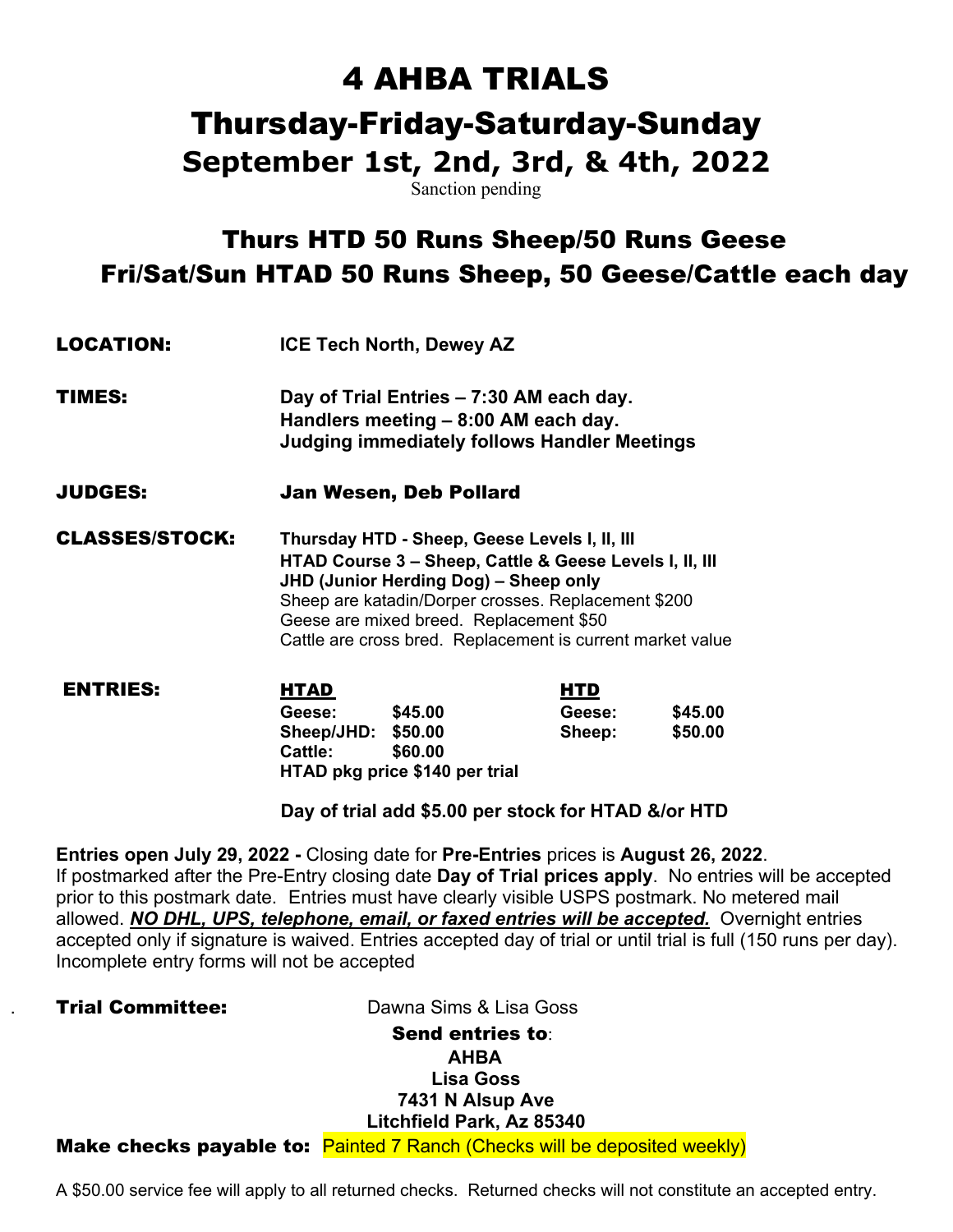**Eligibility:** Trial class and JHD dogs must be 9 months or older. In trial classes, bitches in heat will run in the order drawn. In test classes, bitches in heat will run last. Non-competing runs will be allowed; such runs will be judged solely as exhibition only and are not eligible for any placements or prizes. A dog may enter at any level for which it is trained. No title is a prerequisite for another. A dog may not be entered in both a test class and a trial class. A dog may be entered in different levels for different stock.

Herding Trial Arena Dog (HTAD) Course 3: A GATHER for stock on all levels. **Gate sort** for Sheep, Geese and a **shed** for Cattle will be used as the sort for Level 3 (HTAD III). A **pen** will be used at all levels.

Herding Trial Dog (HTD): A **ribbon pull** for sheep and a **shed** for geese for Advanced Handlers (HTDIII)

Awards: 1<sup>st</sup>- 4<sup>th</sup> place and qualifying ribbons will be awarded per class. Amateur Owner/Handler **High In Trial, High Score Sheep, High Score Geese, High Score Cattle, High combined and High in Trial** will be awarded each trial.

Food: Lunches will be provided for Judges and Volunteers **ONLY**. If you wish to volunteer as a Scribe/timer or as a stock setter, please notify Dawna Sims at painted7ranch@aol.com.

**RV Parking:** Reservations Required. There is limited parking for RV's and trailers on the grounds. Please email the length of your overnight vehicle. Cost is \$10 per night, please make payable to Painted 7 Ranch. Please send RV reservations to Dawna Sims at painted7ranch@aol.com

### OTHER INFORMATION**:**

- **Entry fee refunds will be issued after close of pre-entries only if there is a waiting list and somebody takes your run. Should an additional judge need to be hired due to an abundance of entries, no refund will be given after close of pre-entries.**
- Entries received without proper signatures, fees, information, will be deemed incomplete and will not be accepted.
- Registered Owner of dog shall be responsible for replacement cost of livestock at the following prices: GEESE - \$50.00 per head, SHEEP - \$200.00 per head unless trialers are notified otherwise at trial time.
- Confirmation of entries shall be made via email or self-addressed stamped envelope (if supplied).
- The Trial Committee will draw run order prior to the trial.

### **Hotel/Motels in area: Veterinarian**

**Greentree Inn Kachina Animal Hospital**  7875 E. Hwy 69 12226 E. Turquoise Circle Prescott Valley, AZ 86314 928-772-8600 (Please mention the Australian Shepherd Club of AZ to get discounted rates)